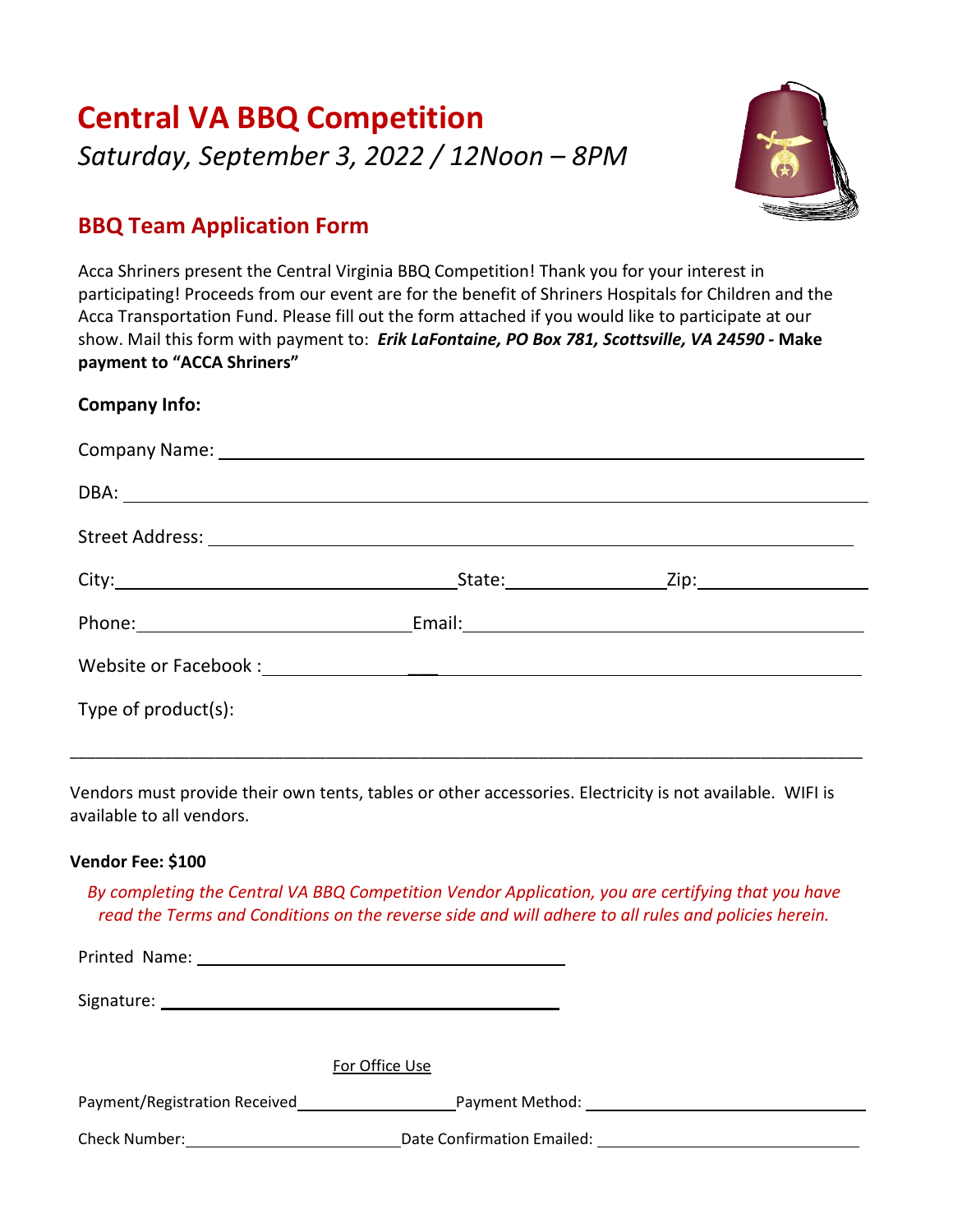## Terms and Conditions

#### BBQ Teams:

\$100: private access to bathrooms, and potable water (Activity Center)

Maxim of 6 team members (including Pit Master), 1 team member must attend rules meeting & 1 team member must stay on site for the overnight cook. Team members are granted free admission to the event (separate wrist band provided to team members). Discount code will be provided to the team for a local hotel near the location.

Teams can begin arriving at ACCA Shrine Temple no earlier than 5:00 PM on Friday, September 2nd to check in, set up, and begin cooking. 1 team member must stay overnight, they must comply with all applicable laws and regulations of the City of Richmond. September 3rd starts the event, gates open at Noon (12:00), judging starts at 11:50am and event ends at 8:00pm.

Each team will be assigned a cooking space. Pits, cookers, props, trailers, motor homes, vehicles, tents, or any other equipment (including generators) shall not exceed the boundaries of the team's assigned cooking space. All seasoning and cooking of the product shall be done within the assigned cooking space. Teams shall not share an assigned cooking space or cooking device.

Contestants shall provide all needed equipment, supplies and electricity. Contestants must adhere to all electrical, fire and other codes. A fire extinguisher shall be near all cooking devices.

It is the responsibility of the contestant to see that the team's assigned cooking space is clean and orderly following the contest. All fires must be put out and all equipment removed from the site. It is imperative that clean-up be thorough.

Fires shall be of wood, charcoal, or propane.

All competition meats shall be inspected upon arrival on September 2nd. Once the competition meat has been inspected, it shall not leave the contest site. Cooking shall not begin until the competition meat has been inspected. All competition meat shall start out raw. No pre brine, no pre rub will be accepted

Meat shall not be branded or presented in a way to make it identifiable. Violations of this rule will be scored a zero (0) on all criteria by all judges.

Meat Categories are as follows: Teams can do all categories or what they choose (I might decrease the categories)

a. CHICKEN: thighs, wings, breasts, legs

- b. RIBS: baby back or short ribs
- c. PULLED PORK: shoulder or butt
- d. BRISKET

An entry will be judged only at the time established by the contest organizer. A late turn-in time will receive a zero (0) in all criteria. The turn-in times are as follows:

a. CHICKEN: 11:50 – 12:00

- b. RIBS: 12:20 12:30
- c. PULLED PORK: 12:50 1:00
- d. BRISKET: 1:20 1:30